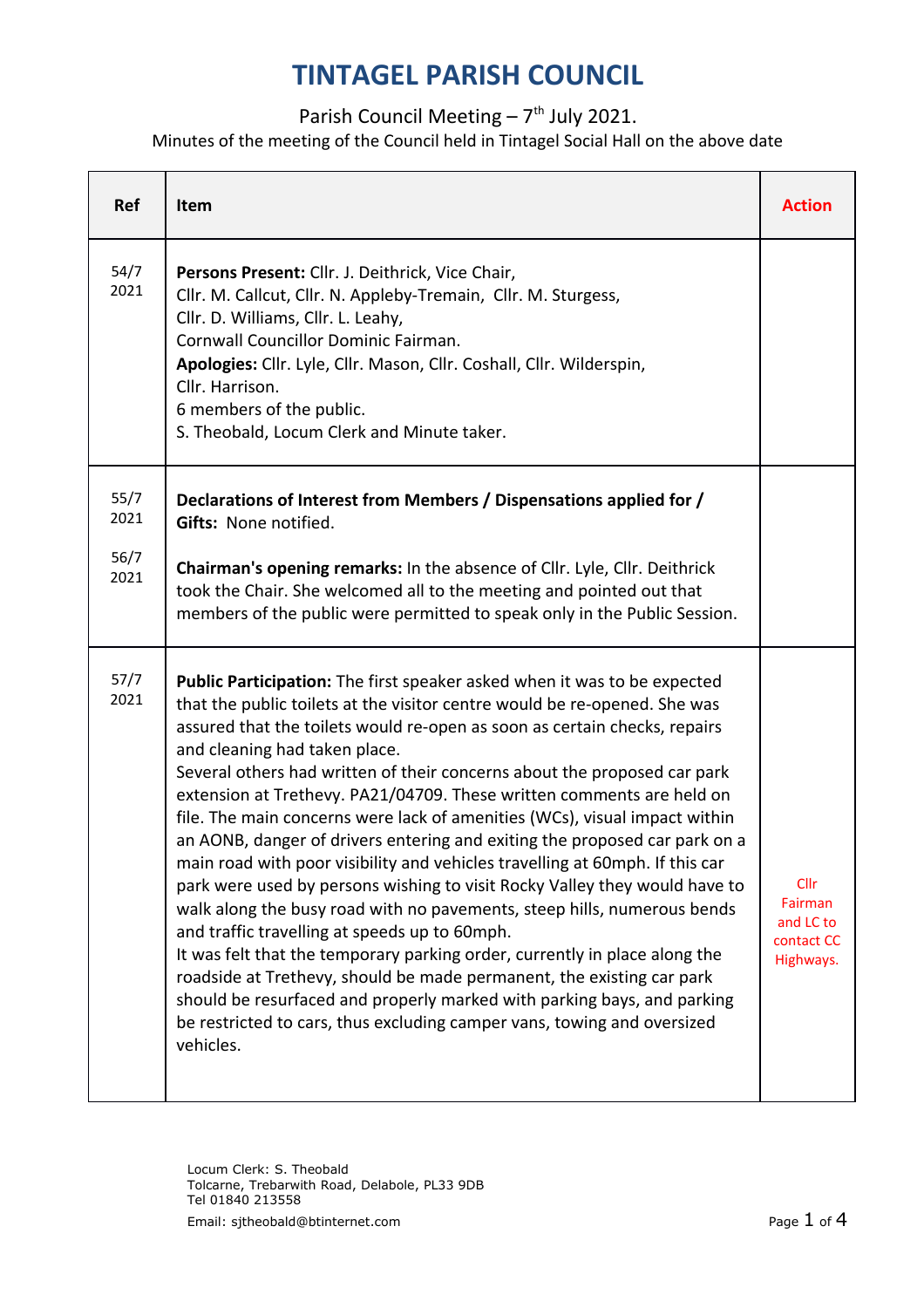Parish Council Meeting  $-7<sup>th</sup>$  July 2021.

| 57/7<br>cont. | The final speaker explained the work untaken by the volunteers of the<br>'Tintagel Sow Beautiful' group. Flower beds had been cleared of weeds and<br>shrubs planted, barrels and hanging baskets planted up and distributed<br>around the village. The full report held on file.<br>The 'Tintagel Sow Beautiful' group would now be seeking funding to put in<br>place a programme of work to start in the Autumn. Plan included a<br>community garden, a memorial garden and other environmental projects.<br>It is hoped these projects would bring the community together and benefit<br>the area in a positive way. |                                                                                             |
|---------------|--------------------------------------------------------------------------------------------------------------------------------------------------------------------------------------------------------------------------------------------------------------------------------------------------------------------------------------------------------------------------------------------------------------------------------------------------------------------------------------------------------------------------------------------------------------------------------------------------------------------------|---------------------------------------------------------------------------------------------|
| 58/7<br>2021  | Cornwall Councillor's Report: Cllr. Fairman said he would work with<br>Cornwall Council Highways Department to address the concerns raised<br>over the proposed car park extension at Trethevy. There was nothing<br>further to report at this time as he had just returned from holiday, he<br>expected a busy time ahead with the business at County Hall and would<br>report fully at the next meeting of this Council.                                                                                                                                                                                               |                                                                                             |
| 59/7<br>2021  | Meeting of Council: Minutes: 16 <sup>th</sup> June 2021.<br>It was RESOLVED to accept the Minutes of the meeting of 16 <sup>th</sup> June,<br>previously circulated, as a true record of the business discussed. Proposed<br>by Cllr. Appleby-Tremain, seconded by Cllr. Sturgess. Agreed unanimously.<br>No matters arose from these Minutes.                                                                                                                                                                                                                                                                           |                                                                                             |
| 60/7<br>2021  | Planning Applications for consultation: PA21/04709, proposed extension<br>to car park at Trethevy, arrived too late for prior inclusion on this agenda.<br>It was felt that such were the concerns of residents in the area, and having<br>five Councillors giving their apologies for absence from this meeting, an<br>extension of time be applied for and the application be further debated at<br>the next meeting. This was agreed.                                                                                                                                                                                 | Clerk to<br>request<br>extension<br>of time.<br>Done<br>8.7.21<br>Granted.<br><b>AGENDA</b> |
| 61/7<br>2021  | Planning Decisions Received: None at this time.                                                                                                                                                                                                                                                                                                                                                                                                                                                                                                                                                                          |                                                                                             |
| 62/7<br>2021  | Finance Report: 7 <sup>th</sup> July 2021: The Locum Clerk reported that Lloyds Bank<br>had accommodated her request, approved by current signatories, to pay<br>outstanding accounts to the value of £15,743.18. As the Mandate for<br>change of signatories had still not been processed in favour of this Council<br>access to all bank accounts was not possible at this time, therefore no<br>accurate bank reconciliation was available.                                                                                                                                                                           |                                                                                             |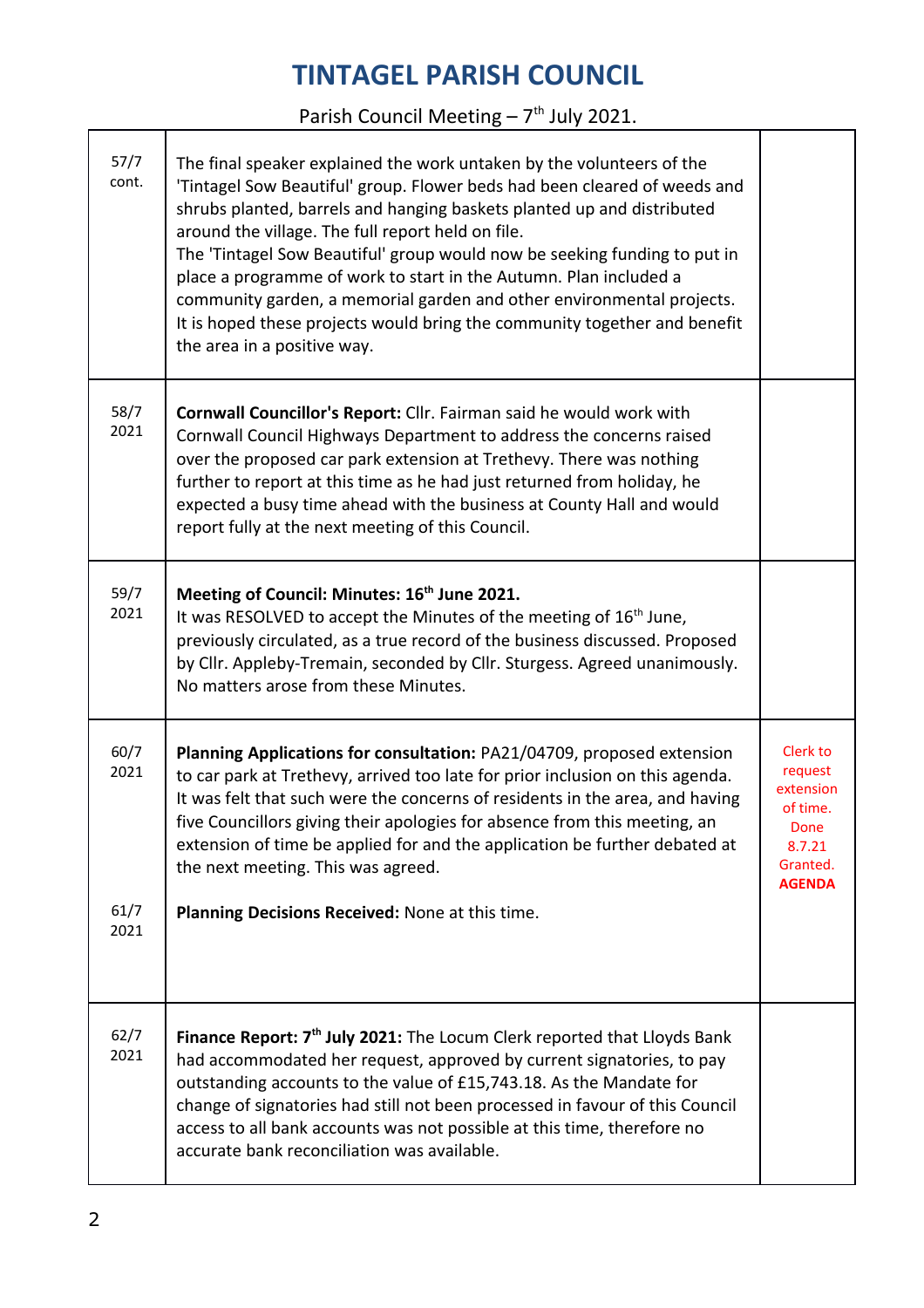Parish Council Meeting  $-7<sup>th</sup>$  July 2021.

| 63/7<br>2021 | Tintagel Public Toilets: To AGREE a policy of improvements, charges and<br>re-opening of Visitor Centre toilets. This was 'left on the table' for the next<br>meeting when, it was hoped, all Councillors would be present.                                                                                                                                                                                                                                                                                                                                                                                                                                                                                                                                                                                                                                                                                                                                                                                                                                                                                                                       | <b>AGENDA</b> |
|--------------|---------------------------------------------------------------------------------------------------------------------------------------------------------------------------------------------------------------------------------------------------------------------------------------------------------------------------------------------------------------------------------------------------------------------------------------------------------------------------------------------------------------------------------------------------------------------------------------------------------------------------------------------------------------------------------------------------------------------------------------------------------------------------------------------------------------------------------------------------------------------------------------------------------------------------------------------------------------------------------------------------------------------------------------------------------------------------------------------------------------------------------------------------|---------------|
| 64/7<br>2021 | Locum Clerk's Report: The Locum Clerk (CL) referred to the report she had<br>written following inspection of Trevena Square public toilets, and<br>circulated to all Councillors, and suggested the points within the report be<br>brought before Councillors at the next meeting. However, the LC was<br>happy to report that, following an intensive cleaning programme, the<br>Trevena Square toilets were in much better condition now than they had<br>been.<br>The LC voiced her concern that she was having to work on another<br>Council's computer as Tintagel PC had not put a dedicated computer at her<br>disposal. This to be addressed at the next meeting of Council.<br>The LC expressed thanks for the kind donation of planters and hanging<br>baskets which now adorned the visitor centre.<br>Finally, the LC brought to Councillor's attention a complaint received from<br>a resident of Trerammet Crescent whose property had been damaged by a<br>car parked, without permission, outside her house. The car had<br>subsequently run backwards out of control and crashed into her property,<br>causing extensive damage. | <b>AGENDA</b> |
| 65/7<br>2021 | Tintagel Sow Beautiful: Following the presentation in the Public Session, it<br>was agreed to discussed the possibility of offering a donation to funds for<br>this group at the next meeting.                                                                                                                                                                                                                                                                                                                                                                                                                                                                                                                                                                                                                                                                                                                                                                                                                                                                                                                                                    | <b>AGENDA</b> |
| 66/7<br>2021 | Music in Tintagel: It was suggested by those Councillors present that live<br>music may be welcome in Tintagel so long as no amplification was<br>employed and time limited in any one of various locations around the<br>village. For further discussion at the next meeting.                                                                                                                                                                                                                                                                                                                                                                                                                                                                                                                                                                                                                                                                                                                                                                                                                                                                    | <b>AGENDA</b> |
| 67/7<br>2021 | <b>Correspondence:</b> Councillor's attention was drawn to the letter received<br>from a resident putting forward a raft of ideas to improve and enhance the<br>service on offer at the visitor centre. Further discussion at the next<br>meeting.                                                                                                                                                                                                                                                                                                                                                                                                                                                                                                                                                                                                                                                                                                                                                                                                                                                                                                | <b>AGENDA</b> |
| 68/7<br>2021 | Parish Noticeboards: Following a request from a resident of Trethevy it<br>was agreed that the noticeboard be reinstated alongside the letter box in<br>Trethevy. For further discussion, a noticeboard be sited in Bossiney.                                                                                                                                                                                                                                                                                                                                                                                                                                                                                                                                                                                                                                                                                                                                                                                                                                                                                                                     | <b>AGENDA</b> |